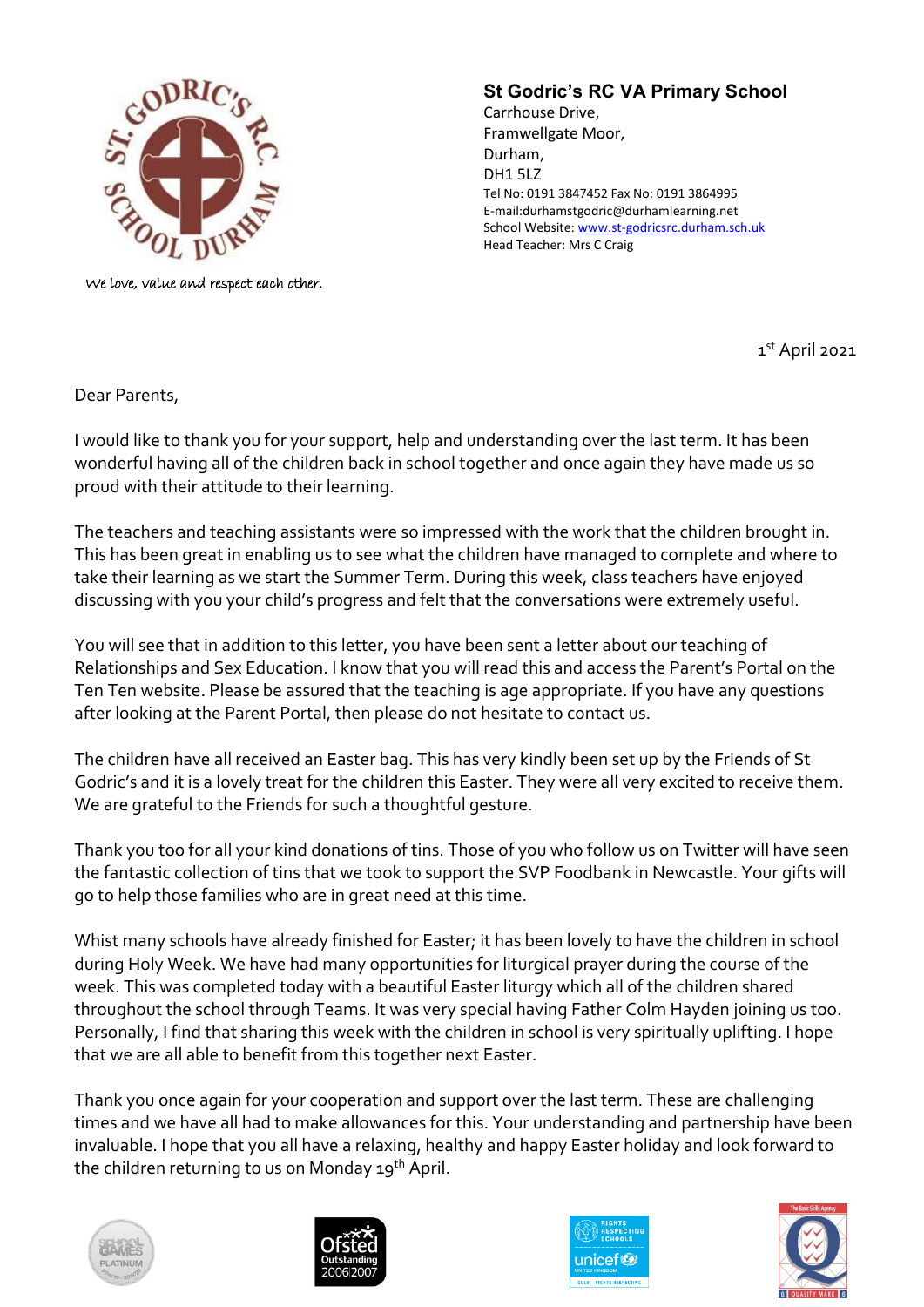May God bless you all. With all good wishes

## *CMCraig*

Mrs CM Craig Headteacher